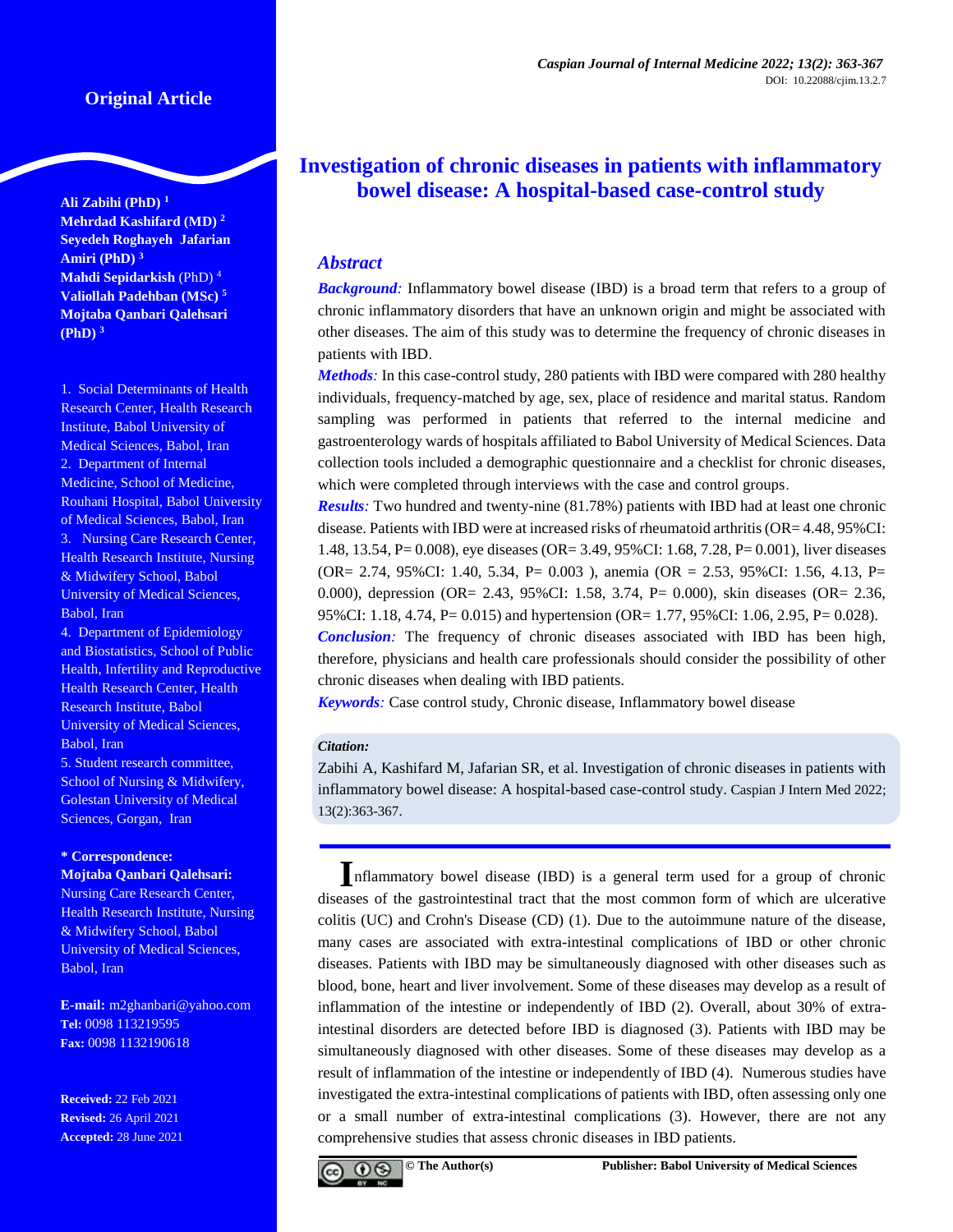Early diagnosis and screening for diseases associated with IBD can help prevent disease progression, treatment, and reduce the expenses for health system and community. The aim of this study was to investigate the chronic diseases in patients with IBD.

#### **Methods**

This case-control study was conducted from January to July 2020 on 280 patients with IBD in the case group and 280 healthy and homogeneous individuals in the control group after being approved by the Research Ethics Committee of Babol University of Medical Sciences under the ethical approval code: IR .MUBABOL.HRI.REC.1398.159.

Based on the Cochran table, assuming a statistical population of 1,000 (5), the sample size is estimated at 278. Sampling was performed using simple random sampling among patients who referred to internal medicine, gastroenterology and endoscopy wards as well as outpatient clinics of hospitals affiliated to Babol University of Medical Sciences. Diagnosis of the disease in the case group was confirmed by internal medicine and gastroenterologists using ECCO-ESGAR guidelines (6).

The control group frequency-matched the case group in terms of age, sex, place of residence and marital status. The participants in this group were individuals who had no history of IBD and other gastrointestinal diseases in their medical records and on initial examination by a physician and were selected from the outpatient clinics of hospitals affiliated to Babol University of Medical Sciences.

The presence or absence of chronic diseases in participants was determined by examining their medical records and by asking them if the doctor has ever told them that they have a specific disease. If a participant reported that he or she had a specific health problem, his or her medical record was reviewed, and if he or she did not have a medical condition, he or she was considered healthy**.**

Chronic diseases including diabetes, hypertension, cardiovascular disease, chronic obstructive pulmonary disease, autoimmune diseases of the nervous system, depression, liver disease, anemia, arthritis, skin and eye diseases, were recorded through the patients' self-report and were confirmed via their medical records. Data collection

tools in this study included a demographic information questionnaire and a checklist for chronic diseases. Logistic regression was to investigate the association between chronic diseases and IBD. The final multivariate models were adjusted for the following risk factors: age, gender, body mass index, smoking, OCP consumption and NSAIDs use. Variable selection was down based on the prior knowledge**.**

#### **Results**

About 60% of IBD patients had normal weight (BMI: 18.5-24.9). There was no significant difference between the case and the control groups in terms of non-steroidal antiinflammatory drugs and oral contraceptive pills (table 1). Regarding the chronic diseases, only 51 (18.21%) patients with IBD did not have chronic diseases, while in the control group 105 (37.5) individuals did not have chronic diseases  $(P=0.000)$ . Among the patients with IBD, 16.1% were hypertensive. The patients with IBD were 1.7 times more likely to develop hypertension ( $aOR = 1.77$  95%CI: 1.06, 2.95) than the patients in the control group**.**

Thirty three (11.8%) of patients with IBD had chronic liver disease. After adjusting confounder variables, patients with IBD were 2.74 times more likely to develop chronic liver disease than non-IBD patients (aOR=2.74, 95%CI: 1.40, 5.34, P=0.003). Seventy four (28.2%) patients with IBD had depression. Patients with IBD were 2.43 times more likely to develop depression than non-IBD patients (aOR= 2.43, 95%CI: 1.58, 3.74, P=0.000). Eighteen (6.4%) of patients with IBD had rheumatoid arthritis.

Patients with IBD were 4.48 times more likely to develop rheumatoid arthritis than non-IBD patients (aOR= 4.48, 95%CI: 1.48, 13.54, P=0.000). Sixty-one (21.8%) patients with IBD had anemia. Patients with IBD were 2.53 times more likely to develop anemia than non-IBD patients ( $aOR = 2.53$ , 95%CI: 1.56, 4.13, P=0.000). Among the patients with IBD, 32(11.4%) had eye diseases. patients with IBD were 3.49 times more likely to develop eye disease than non-IBD patients (aOR= 3.49, 95%CI: 1.68, 7.28, P=0.001). Twenty seven (9.6%) of IBD patients had skin diseases. IBD patients were 2.36 times more likely to develop skin diseases than non-IBD patients (aOR= 2.36, 95%CI: 1.18, 4.74, P=0.015) (table 2**(**.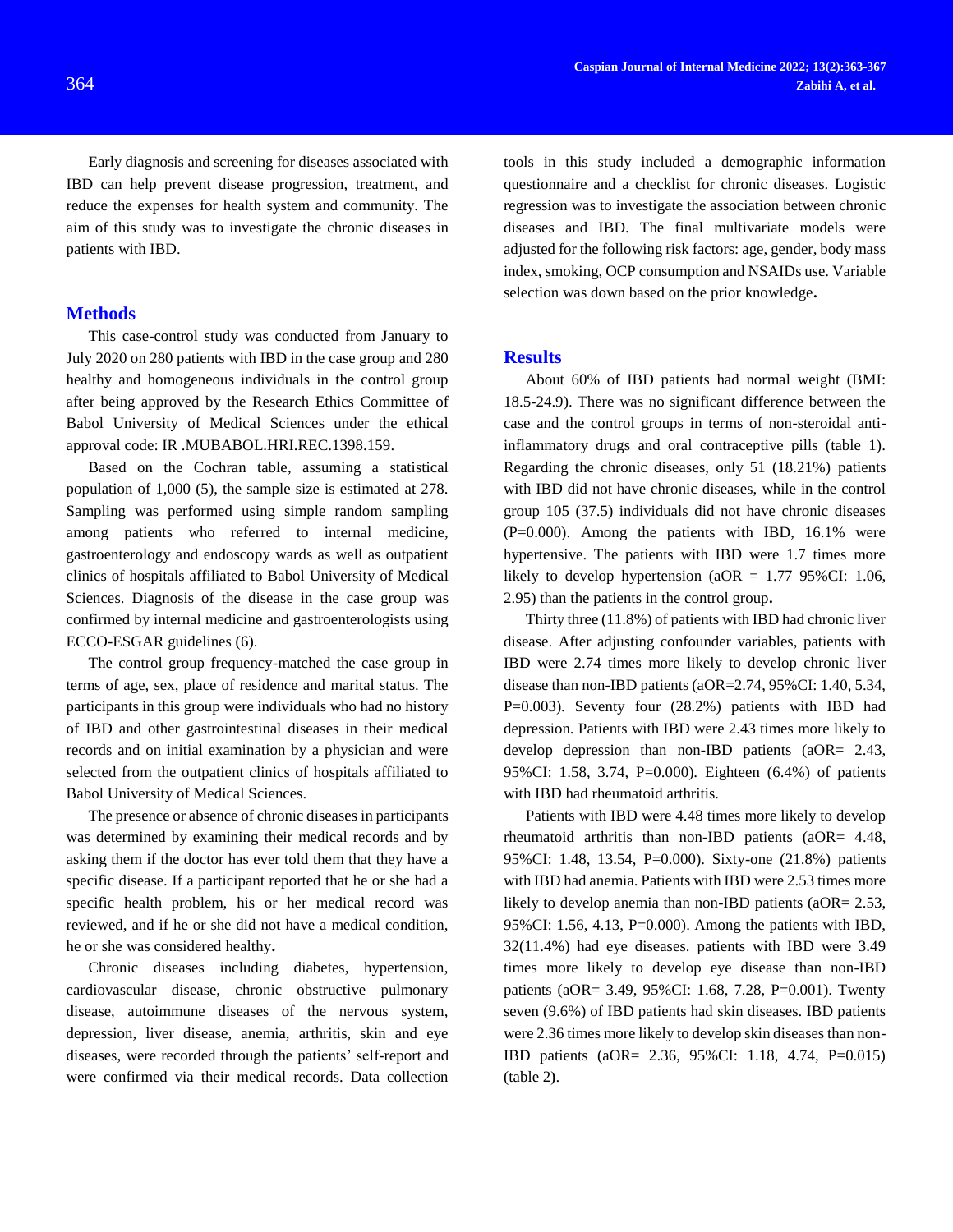|                          | Cases $(n=280)$ | Controls $(n=280)$ | P-Value <sup>#</sup> |  |  |
|--------------------------|-----------------|--------------------|----------------------|--|--|
| Age categories (years) † |                 |                    |                      |  |  |
| < 20                     | 34(12.14)       | 30(10.71)          |                      |  |  |
| $20 - 29$                | 37(13.21)       | 37 (13.21)         |                      |  |  |
| 30-39                    | 56(20)          | 55 (19.64)         | 0.995                |  |  |
| 40-49                    | 47(16.79)       | 47 (16.79)         |                      |  |  |
| 50-59                    | 58 (20.71)      | 59 (21.07)         |                      |  |  |
| $\geq 60$                | 48 (17.14)      | 52 (18.57)         |                      |  |  |
| BMI (kg/m2)              |                 |                    |                      |  |  |
| >18.5                    | 48 (17.14)      | 54 (19.29)         |                      |  |  |
| 18.5-24.9                | 167(59.64)      | 154(55)            |                      |  |  |
| 25-29.9                  | 49 (17.50)      | 61 (21.79)         | 0.374                |  |  |
| $>$ 30                   | 16(5.71)        | 11(3.93)           |                      |  |  |
| <b>Gender</b>            |                 |                    |                      |  |  |
| Male                     | 148 (52.86)     | 148 (52.86)        | 0.999                |  |  |
| Female                   | 132 (47.14)     | 132 (47.14)        |                      |  |  |
| <b>Residence</b>         |                 |                    |                      |  |  |
| Urban                    | 145 (51.79)     | 166 (59.29)        | 0.074                |  |  |
| Rural                    | 135 (48.21)     | 114 (40.71)        |                      |  |  |
| Smoking                  | 38 (13.57)      | 51 (18.21)         | 0.133                |  |  |
| <b>NSAIDs</b> usage      | 233 (83.21)     | 226 (80.71)        | 0.442                |  |  |
| OCP consumption          | 58 (20.71)      | 54 (19.29)         | 0.883                |  |  |
|                          |                 |                    |                      |  |  |

## **Table 1. Background factors in IBD cases and controls**

BMI: body mass index; NSAIDs: Non-steroidal anti-inflammatory drugs; OCP: oral contraceptive pill

†: Values given as number (percentage) ‡ Variables compared with chi-square test.

### **Table 2. Multivariate Regression Analysis of Predictors of chronic diseases in IBD Cases**

|                        | <b>Case</b>                | <b>Control</b>          | <b>Crude OR</b>     | $P-$         | <b>Adjusted OR</b>             | $P-$    |
|------------------------|----------------------------|-------------------------|---------------------|--------------|--------------------------------|---------|
| <b>Disease</b>         | <b>Frequency</b><br>$(\%)$ | <b>Frequency</b><br>(%) | $(95\% \text{ CI})$ | <b>Value</b> | $(95\% \,\mathrm{CI}) \dagger$ | Value*  |
| Diabetes Mellitus      | 44(15.7)                   | 49(17.5)                | 0.87(0.56, 1.37)    | 0.570        | 0.86(0.55, 1.35)               | 0.537   |
| Hypertension           | 45(16.1)                   | 27(9.6)                 | 1.79 (1.07, 2.98)   | 0.024        | 1.77(1.06, 2.95)               | 0.028   |
| Liver diseases         | 33(11.8)                   | 13(4.6)                 | 2.74(1.41, 5.33)    | 0.003        | 2.74 (1.40, 5.34)              | 0.003   |
| <b>COPD</b>            | 12(4.3)                    | 13(4.6)                 | 0.91(0.41, 2.05)    | 0.838        | 0.93(0.41, 2.09)               | 0.868   |
| Depression             | 79(28.2)                   | 40(14.3)                | 2.35(1.54, 3.60)    | < 0.001      | 2.43 (1.58, 3.74)              | < 0.001 |
| Rheumatoid arthritis   | 18(6.4)                    | 4(1.4)                  | 4.74 (1.58, 14.19)  | 0.005        | 4.48 (1.48, 13.54)             | 0.008   |
| <b>Neoplasms</b>       | 4(1.4)                     | 3(1.1)                  | 1.33(0.29, 6.03)    | 0.705        | 1.24(0.27, 5.66)               | 0.779   |
| Anaemia                | 61(21.8)                   | 28(10)                  | 2.98(1.54, 4.06)    | < 0.001      | 2.53(1.56, 4.13)               | < 0.001 |
| Chronic kidney disease | 19(6.8)                    | 22(7.9)                 | 0.85(0.45, 1.61)    | 0.627        | 0.84(0.44, 1.61)               | 0.618   |
| <b>Osteoporosis</b>    | 23(8.2)                    | 13(4.6)                 | 1.83(0.91, 3.70)    | 0.089        | 1.90(0.94, 3.87)               | 0.074   |
| Eye diseases           | 32(11.4)                   | 10(3.6)                 | 3.48 (1.67, 7.23)   | 0.001        | 3.49 (1.68, 7.28)              | 0.001   |
| Skin diseases          | 27(9.6)                    | 13(4.6)                 | 2.19(1.10, 4.34)    | 0.024        | 2.36(1.18, 4.74)               | 0.015   |

†Odds ratio estimated directly from Multiple Logistic regression. The final multivariate models were adjusted for the following risk factors: age, gender, body mass index, smoking, OCP consumption and NSAIDs usage. \*\* Significant at Pvalue <0.05.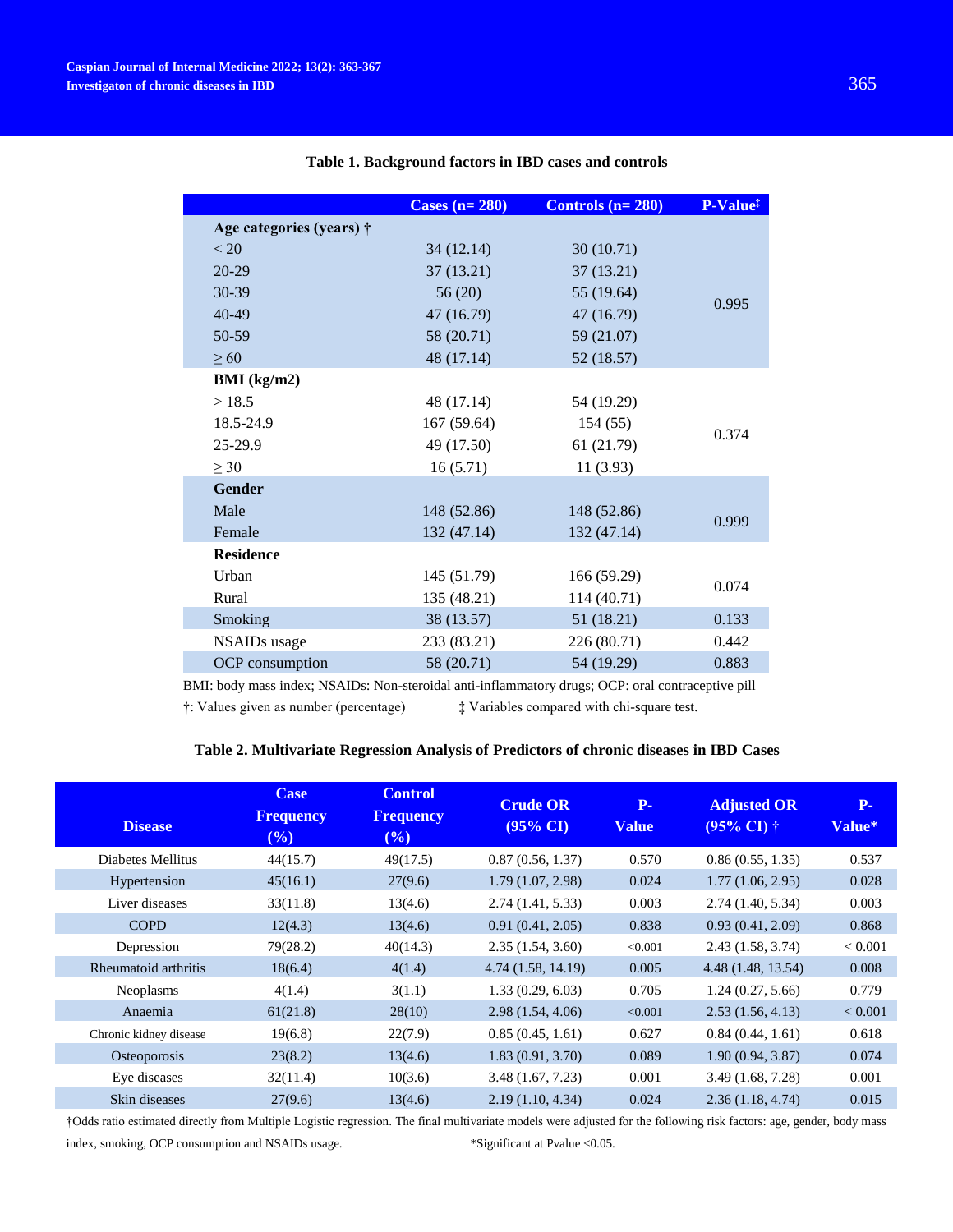## **Discussion**

In this study, at least 81% of the patients with IBD had at least one or more chronic diseases. The high incidence of chronic diseases in this study may be due to the inclusion of and the focus on a wide range of chronic diseases, especially diseases such as hypertension, diabetes and depression. Multivariate regression analysis revealed that the association between IBD and chronic diseases including hypertension, liver disease, depression, rheumatoid arthritis, anemia, eye and skin diseases was significant.

**Rheumatoid Arthritis and IBD:** the patients with IBD were 4.48 times more likely to develop rheumatoid arthritis than non-IBD people. In a study by Min Bae et al., IBD patients were at 3.47 times greater risk of developing rheumatoid arthritis compared to non-IBD people (7). As in the present study, in other studies, rheumatoid arthritis has the most common association with IBD (8).

**Eye diseases and IBD:** In this study, IBD patients were 3.49 times more likely to develop eye diseases than non-IBD patients. Anterior uveitis/ iridocyclitis are the most common ocular complications of IBD (9). Treatment of IBD-associated ocular inflammation can range from corticosteroids to steroidsparing immunosuppression such as azathioprine or methotrexate (10).

Liver diseases and IBD: Patients with IBD were 2.74 times more likely to develop liver disease than non-IBD patients. Principi et al. in their study showed that younger patients with IBD were more likely to develop liver disease, although there was generally no significant association between IBD and liver disease (11). Silva et al. showed that 19.6% of patients with IBD had hepatic manifestations, of which 56.7% were identified after being diagnosed with IBD.

**Anemia and IBD:** Anemia is one of the most common extraintestinal manifestations of IBD, which affects the progression and length of hospitalization of IBD patients. Factors influencing the incidence of anemia in these patients include iron loss due to gastrointestinal bleeding, vitamin B12 mal-absorption due to ileal involvement, and folate deficiency due to sulfasalazine consumption. Hemolytic anemia may also be seen in some IBD patients (12).In the present study, IBD patients were 2.53 times more likely to develop anemia than non-IBD patients. Among the types of anemia caused by IBD, iron deficiency anemia due to blood loss is more common.

**Depression and IBD:** Chronic diseases like IBD expose people to mental illness. In the present study, IBD patients were 2.43 times more likely to develop depression than nonIBD patients. Bernstein et al. showed a significant increase in mental health problems in IBD patients, in a way that IBD patients were 1.58 times more likely to develop depression compared to non-IBD patients (13). Kochar et al. also showed that depression is highly prevalent in IBD patients, especially in the active phase of the disease. On the other hand, there is a two-way relationship between IBD and depression (14).

**Skin diseases and IBD:** In the present study, IBD patients were at 2.36 times greater risk of developing skin diseases compared to non-IBD patients. In the study of Jansen et al., 20% of IBD patients had skin problems and erythema nodosum was the most common skin disease associated with IBD (15). Young women with a family history of IBD are at greater risk for skin diseases (16).

**Hypertension and IBD:** Patients with IBD are 1.77 times more likely to develop hypertension than non-IBD patients. The study of Radovan Prijić et al. showed that patients with longer-term IBD had higher serum cholesterol, HDL, and ALx (Augmentation index). These patients also had higher PWV (pulse wave velocity) than patients with controlled blood pressure (17). Bigeh et al. (2019) stated that inflammatory diseases are associated with an increased risk of cardiovascular diseases including hypertension. Medications used to treat IBD such as steroids, can increase this risk. (18).

In conclusion most patients with IBD had at least one other chronic disease that put them at higher risk for rheumatoid arthritis, eye disease, liver disease, anemia, depression, skin diseases, and high blood pressure, respectively. Physicians and health care givers should consider these diseases when dealing with patients with IBD to identify other chronic diseases associated with IBD and prevent the progression of the disease**.**

### **Acknowledgments**

I hereby express my gratitude to the Deputy for Research and Technology of Babol University of Medical Sciences for supporting this research project

#### **Funding:** None.

**Conflicts of Interest:** Nothing to declare.

### **References**

1. Brassard P, Vutcovici M, Ernst P, et al. Increased incidence of inflammatory bowel disease in Quebec